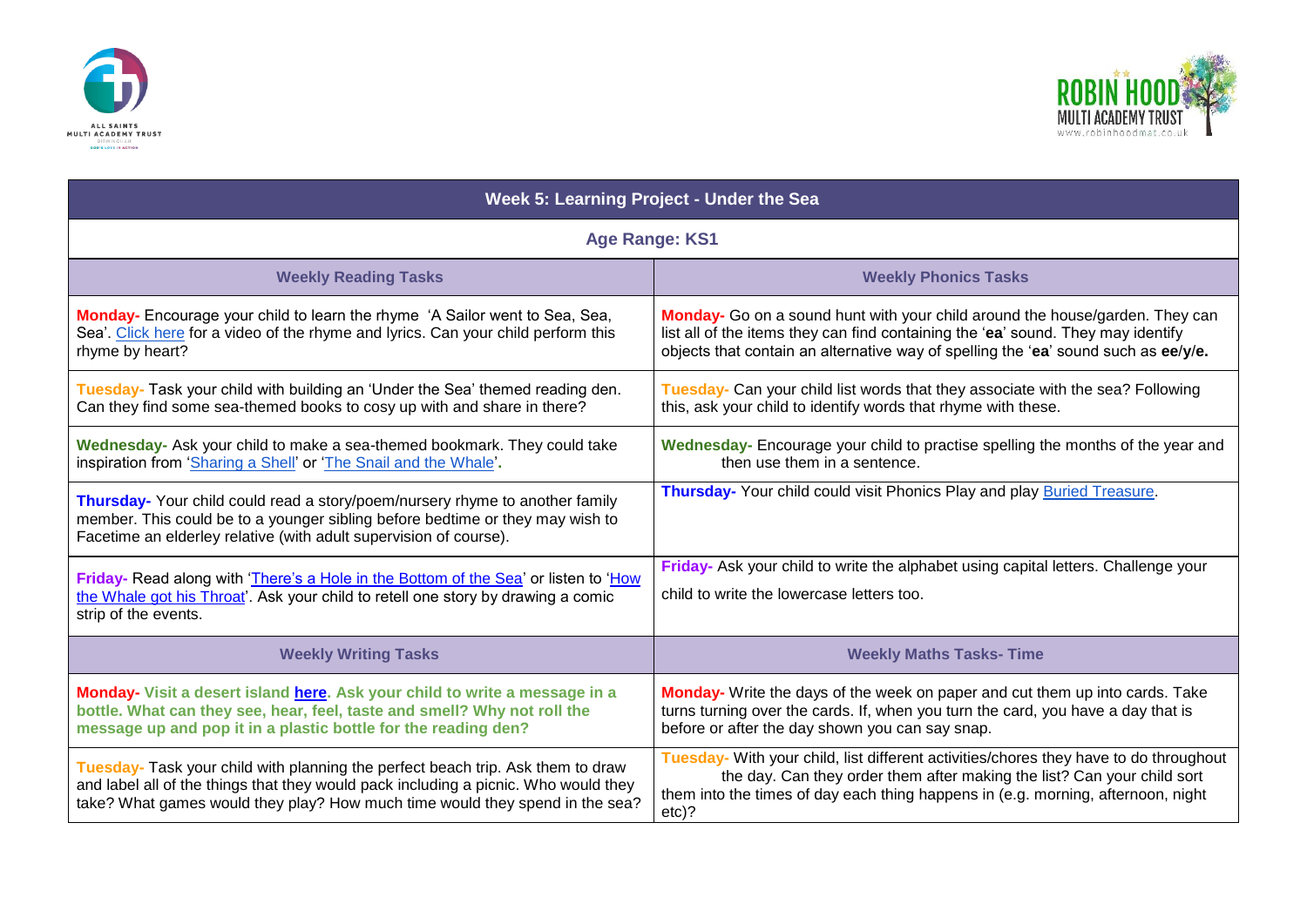| Wednesday- Speak to your child about all of the things that make them happy or<br>all of the things that they're grateful for. Ask them to record these in a list.                                              | Wednesday- Write the months of the year on separate pieces of paper and mix<br>them up. Can your child order them correctly? |
|-----------------------------------------------------------------------------------------------------------------------------------------------------------------------------------------------------------------|------------------------------------------------------------------------------------------------------------------------------|
| Thursday- Help your child to create a fact file about the endangered Sea Turtle.                                                                                                                                | Thursday- Using a clock in your house practise telling the time with your child to                                           |
| Can they find out about its appearance, its diet and its habitat? This link may help.                                                                                                                           | the nearest hour, half hour, 15 minute intervals and 5 minutes intervals.                                                    |
| Following this, your child could draw a detailed sketch of the Sea Turtle.                                                                                                                                      |                                                                                                                              |
| Friday- Visit the Literacy Shed for this wonderful resource on The Lighthouse. Or,<br>Your child could design a beach safety poster. What tips would they give beach-<br>goers for staying safe at the seaside? | Friday (theme)- Ask your child to survey the family about their favourite sea                                                |
|                                                                                                                                                                                                                 | creature (choose from 5). Represent the results using a tally chart or a pictogram.                                          |
|                                                                                                                                                                                                                 | Which sea creature was the most popular? Which was the least popular?                                                        |

## **Learning Project - to be done throughout the week**

**The project this week aims to provide opportunities for your child to learn more about life in and around the sea. Learning may focus on the strange and wonderful creatures and plants that occupy our oceans, their habitats and how human beings affect this environment.** 

- Guess Who?- Ask your child to write fact cards about animals from under the sea. They can use books or websites to find out about the appearance, habitat and diet of each creature. After this, play a game of 'Guess Who?' using the cards and yes/no questions.
- **Junk Modelling-** Using junk or recycling materials from around the home, ask your child to design and make a Sea Turtle. Your **child may wish to make another sea creature after this. Share your creations on Twitter using #TheLearningProjects.**
- Put Your Goggles On-Your child can visit [this website](https://explore.org/livecams/under-the-water/pacific-aquarium-tropical-reef-camera) and watch a live stream of a tropical reef. Whilst watching, ask them to sketch all of the animals that they can see. Remind them to look at the shapes and patterns on each creature and to include these in their sketches.
- How do Humans Affect the Sea?- Is your child aware of all of the ways that humans affect the sea and the living things within it? Talk about and investigate the impact that human beings have on the sea. Think about fishing, transport and pollution. Create a poster or information report.
- The Oceans of the World- Using an atlas or the web ask your child to identify the world's oceans. Year 1 children may need some support with this. Can thev find out what animals live in each ocean? [This game](http://www.sheppardsoftware.com/World_Continents.htm) allows your child to practise naming and locating the oceans.